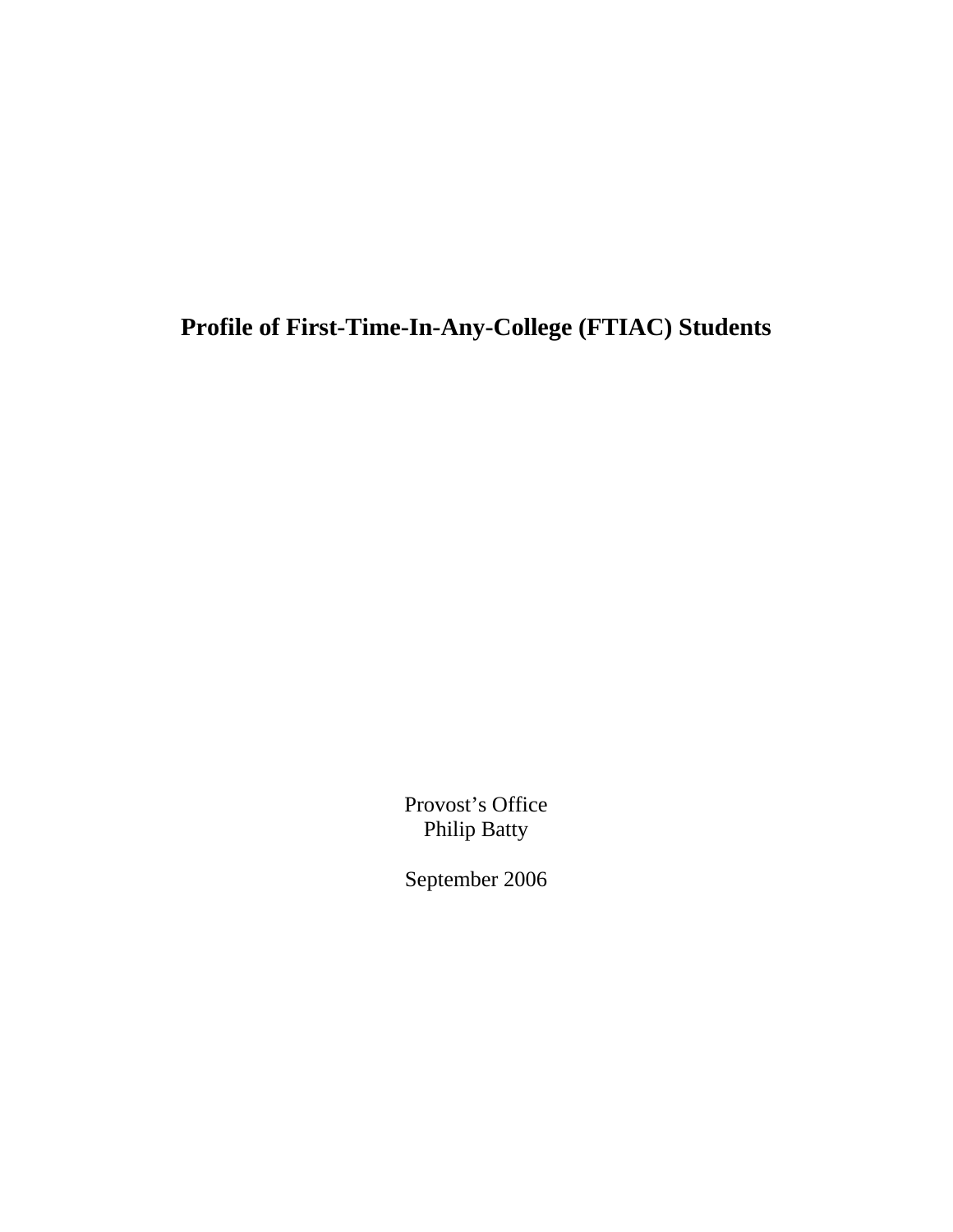A total of 3,632 students entered Grand Valley State University during Fall 2005 as firsttime-in-any-college (FTIAC) students. This report delineates some of the characteristics of this group of students. The tables are divided into the following groups of students.

- 1. Degree-seeking
- 2. Non-degree seeking, dual enrollment at GVSU while in high school
- 3. Non-degree seeking, not dual enrolled

#### *High School Attended*

|                                                 | <b>Degree</b> | Dual           | Non-           | <b>Total</b> |
|-------------------------------------------------|---------------|----------------|----------------|--------------|
|                                                 |               |                | degree         |              |
| <b>EAST KENTWOOD HIGH SCHOOL</b>                | 58            | 0              | 0              | 58           |
| <b>JENISON HIGH SCHOOL</b>                      | 51            | 6              | 1              | 58           |
| <b>HUDSONVILLE HIGH SCHOOL</b>                  | 48            | 6              | 1              | 55           |
| <b>GRANDVILLE HIGH SCHOOL</b>                   | 51            | 3              | 0              | 54           |
| <b>ROCKFORD SENIOR HIGH SCHOOL</b>              | 50            | 0              | 0              | 50           |
| <b>GRAND HAVEN SENIOR HIGH</b><br><b>SCHOOL</b> | 46            | 3              | 0              | 49           |
| <b>FOREST HILLS CENT HIGH SCHOOL</b>            | 40            | $\overline{2}$ | 0              | 42           |
| <b>UNITY CHRISTIAN HIGH SCHOOL</b>              | 38            | $\overline{2}$ | 0              | 40           |
| <b>WEST OTTAWA HIGH SCHOOL</b>                  | 32            | 4              | $\overline{2}$ | 38           |
| <b>ALLENDALE HIGH SCHOOL</b>                    | 20            | 14             | 0              | 34           |
| <b>BRIGHTON HIGH SCHOOL</b>                     | 33            | 0              | 0              | 33           |
| <b>SOUTH CHRISTIAN HIGH SCHOOL</b>              | 30            | 0              | 0              | 30           |
| <b>COOPERSVILLE HIGH SCHOOL</b>                 | 22            | 5              | $\overline{2}$ | 29           |
| <b>NOVI HIGH SCHOOL</b>                         | 28            | 0              | 0              | 28           |
| <b>GRAND RAPIDS CHRISTIAN H S</b>               | 27            | 1              | 0              | 28           |
| <b>ZEELAND WEST HIGH SCHOOL</b>                 | 27            | 0              | 0              | 27           |
| <b>HOLLAND CHRISTIAN HIGH SCHOOL</b>            | 26            | 0              | 0              | 26           |
| <b>ZEELAND HIGH SCHOOL</b>                      | 25            | 1              | 0              | 26           |
| <b>MILFORD HIGH SCHOOL</b>                      | 25            | $\Omega$       | $\Omega$       | 25           |
| <b>NORTHVIEW HIGH SCHOOL</b>                    | 24            | 1              | 0              | 25           |
| <b>HOLLAND HIGH SCHOOL</b>                      | 24            | $\mathbf{1}$   | 0              | 25           |
| <b>HAMILTON HIGH SCHOOL</b>                     | 25            | $\Omega$       | $\Omega$       | 25           |
| <b>BYRON CENTER SR HIGH SCHOOL</b>              | 24            | 0              | 0              | 24           |
| <b>HARTLAND HIGH SCHOOL</b>                     | 24            | 0              | 0              | 24           |
| <b>ADLAI E. STEVENSON H.S. LIVONIA</b>          | 23            | 0              | 0              | 23           |
| <b>TRAVERSE CITY WEST HIGH</b><br><b>SCHOOL</b> | 23            | 0              | 0              | 23           |
| <b>NORTHVILLE HIGH SCHOOL</b>                   | 22            | 0              | 0              | 22           |
| <b>CLARKSTON SENIOR HIGH SCHOOL</b>             | 21            | $\Omega$       | 0              | 21           |
| <b>HOWELL HIGH SCHOOL</b>                       | 20            | 0              | 0              | 20           |
| <b>ALL OTHERS</b>                               | 2655          | $\overline{7}$ | 8              | 2670         |
| All                                             | 3562          | 56             | 14             | 3632         |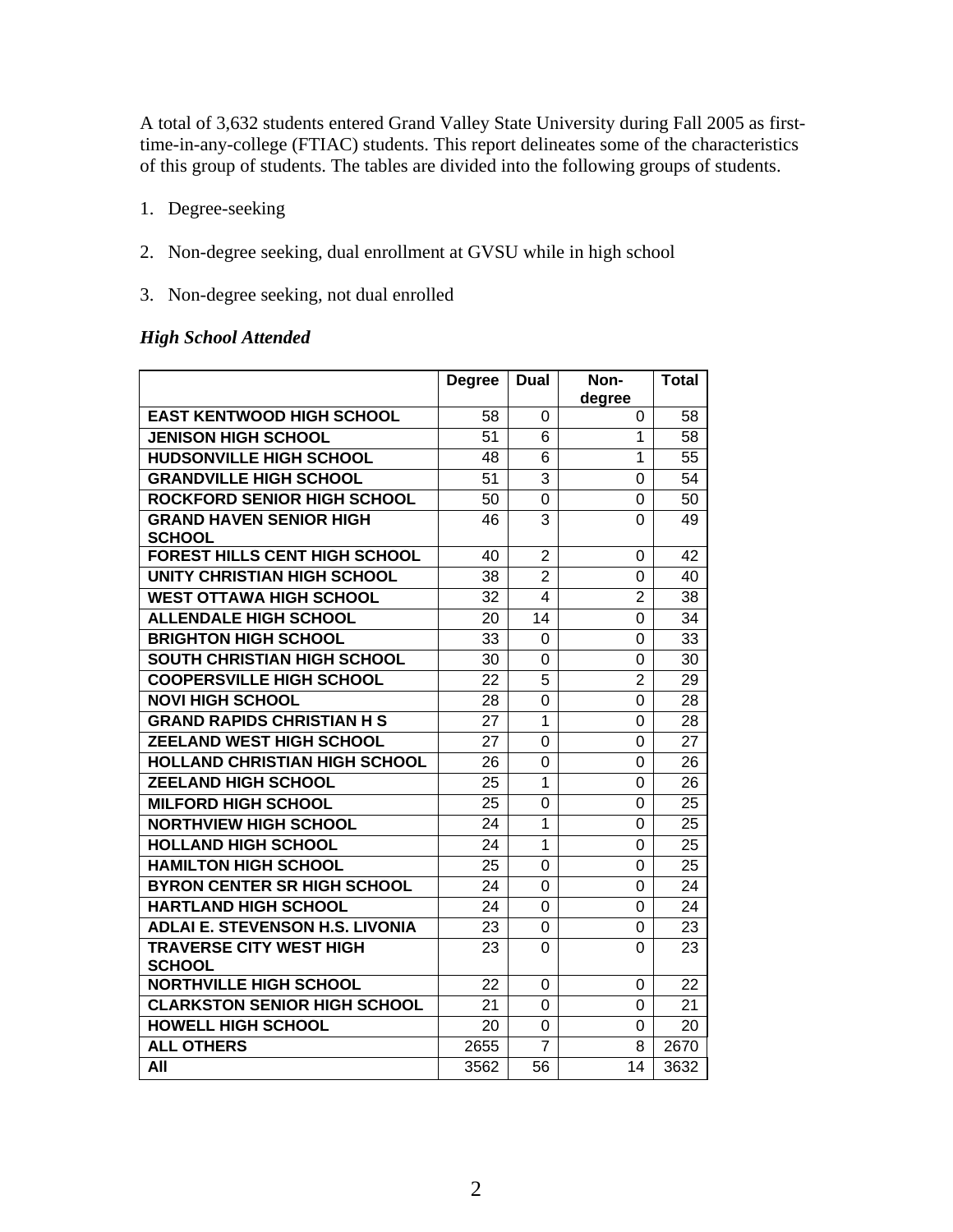*Sex* 

|               | <b>Degree</b> | <b>Dual</b> | Non-   | Total |
|---------------|---------------|-------------|--------|-------|
|               |               |             | degree |       |
| <b>FEMALE</b> | 2281          | 34          |        | 2326  |
| <b>MALE</b>   | 1281          | 22          | 2<br>ັ | 1306  |
| All           | 3562          | 56          | 14     | 3632  |

# *Ethnic Background*

|                        | <b>Degree</b> | Dual | Non-   | <b>Total</b> |
|------------------------|---------------|------|--------|--------------|
|                        |               |      | degree |              |
| <b>ASIAN</b>           | 158           |      | 0      | 159          |
| <b>BLACK</b>           | 238           | 0    | 0      | 238          |
| <b>HISPANIC</b>        | 128           | ົ    |        | 131          |
| <b>AMERICAN INDIAN</b> | 30            | 0    | 0      | 30           |
| <b>WHITE</b>           | 2960          | 53   | 13     | 3026         |
| <b>OTHER</b>           | 48            | 0    | 0      | 48           |
| All                    | 3562          | 56   | 14     | 3632         |

## *Full-Time vs. Part-Time*

|                  | <b>Degree</b> | <b>Dual</b> | Non-   | <b>Total</b> |
|------------------|---------------|-------------|--------|--------------|
|                  |               |             | degree |              |
| <b>Full-time</b> | 3555          |             |        | 3555         |
| <b>Part-time</b> |               | 56          | 14     | 77           |
| All              | 3562          | 56          | 14     | 3632         |

# *Major (degree-seeking students only)*

| <b>Major</b>                    | #              |
|---------------------------------|----------------|
| <b>ACCOUNTING</b>               | 21             |
| <b>ADV PUBLIC RELATIONS</b>     | 49             |
| <b>ANTHROPOLOGY</b>             | 6              |
| <b>ART &amp; DESIGN</b>         | 62             |
| <b>ATHLETIC TRAINING</b>        | 33             |
| <b>BEHAVIORAL SCIENCE</b>       | 4              |
| <b>BIOLOGY</b>                  | 67             |
| <b>BIOMEDICAL SCI</b>           | 86             |
| <b>BIOPSYCHOLOGY</b>            | $\mathbf{2}$   |
| <b>BROADCASTING</b>             | 19             |
| <b>BUSINESS ECONOMICS</b>       | $\overline{2}$ |
| <b>BUSINESS GENERAL</b>         | 22             |
| <b>CELL &amp; MOLECULAR BIO</b> | 3              |
| <b>CHEMISTRY</b>                | 15             |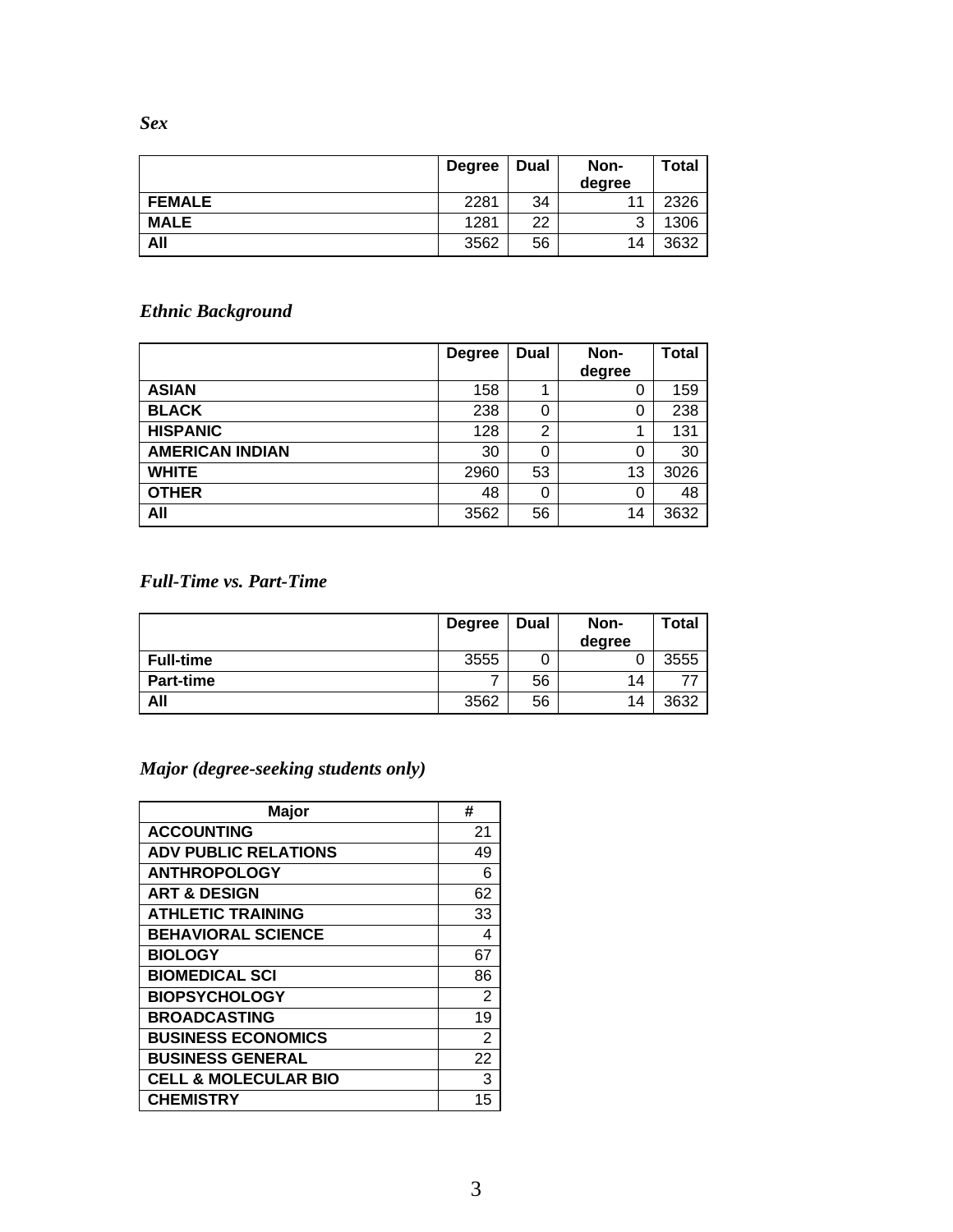| Major                         | #               |
|-------------------------------|-----------------|
| <b>CLASSICAL TRADITION</b>    | 1               |
| <b>CLINICAL LAB SCIENCES</b>  | $\overline{2}$  |
| <b>COMMUNICATIONS</b>         | 40              |
| <b>COMPUTER SCIENCE</b>       | 6               |
| <b>CRIMINAL JUSTICE</b>       | 67              |
| <b>DANCE</b>                  | 10              |
| <b>EARTH SCIENCE</b>          | 4               |
| <b>ENGINEERING</b>            | 10              |
| <b>ENGLISH</b>                | 67              |
| <b>EXE</b>                    | 1               |
| <b>FILM &amp; VIDEO</b>       | 71              |
| <b>FINANCE</b>                | 9               |
| <b>FRENCH</b>                 | 7               |
| <b>GEOLOGY</b>                | 1               |
| <b>GERMAN</b>                 | 1               |
| <b>HEALTH COMM</b>            | 4               |
| <b>HEALTH PROFESSIONS</b>     | 14              |
| <b>HISTORY</b>                | 37              |
| <b>HOSPITALITY TOURISM</b>    | 19              |
| <b>INFORMATION SYSTEMS</b>    | 4               |
| <b>INTEGRATED SCIENCE</b>     | 9               |
| <b>INTERNATIONAL BUSINESS</b> | 11              |
| <b>INTERNATIONAL REL</b>      | $\overline{17}$ |
| <b>JOURNALISM</b>             | 27              |
| <b>LEGAL STUDIES</b>          | 1               |
| <b>LIBERAL STUDIES</b>        | 1               |
| <b>MANAGEMENT</b>             | 6               |
| <b>MARKETING</b>              | 5               |
| <b>MATHEMATICS</b>            | 63              |
| <b>MUSIC</b>                  | 33              |
| <b>NAT RESOURCE MGT</b>       | 5               |
| <b>NURSING</b>                | 25              |
| <b>PHILOSOPHY</b>             | 4               |
| <b>PHOTOGRAPHY</b>            | 25              |
| <b>PHYSICAL EDUC</b>          | 15              |
| <b>PHYSICS</b>                | 6               |
| <b>POLITICAL SCI</b>          | 38              |
| <b>PRE BUSINESS</b>           | 290             |
| <b>PRE COMPUTER SCI</b>       | 26              |
| <b>PRE ENGINEERING</b>        | 151             |
| <b>PRE HEALTH</b>             | 136             |
| <b>PRE INFO SYSTEMS</b>       | 12              |
| <b>PRE MED IMAGING</b>        | 29              |
| <b>PRE MED TECH</b>           | 221             |
| <b>PRE NURSING</b>            | 288             |
| <b>PRE PHYSICAL THER</b>      | 117             |
| <b>PSYCHOLOGY</b>             | 82              |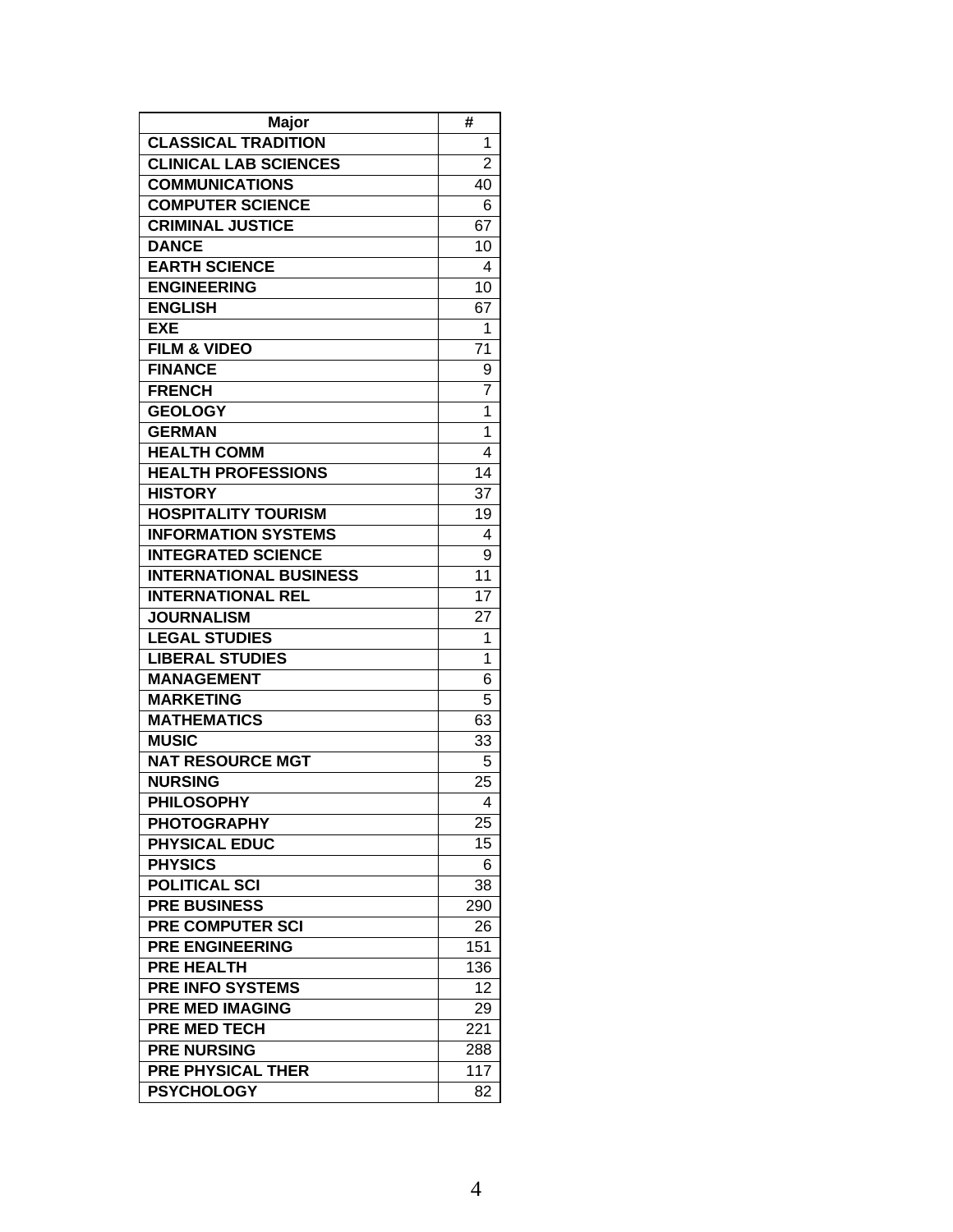| <b>Major</b>             | #              |
|--------------------------|----------------|
| <b>PUBLIC ADMIN</b>      | 1              |
| <b>RECREATION</b>        | 2              |
| <b>SOC STUDIES GROUP</b> | 21             |
| <b>SOCIAL WORK</b>       | 23             |
| <b>SOCIOLOGY</b>         | $\overline{2}$ |
| <b>SPANISH</b>           | 18             |
| <b>SPECIAL EDUC</b>      | 37             |
| <b>STATISTICS</b>        | 5              |
| <b>THEATRE</b>           | 5              |
| <b>UG DEGREE SEEKING</b> | 1028           |
| <b>WRITING</b>           | 11             |
| All                      | 3562           |

*County of Residence (Michigan residents only)* 

| <b>County of Residence</b> | <b>Degree</b>  | <b>Dual</b>    | Non-           | <b>Total</b>   |
|----------------------------|----------------|----------------|----------------|----------------|
|                            |                |                | degree         |                |
| <b>ALGER</b>               | 1              | $\Omega$       | 0              | 1              |
| <b>ALLEGAN</b>             | 86             | $\Omega$       | 1              | 87             |
| <b>ALPENA</b>              | 3              | 0              | 0              | 3              |
| <b>ANTRIM</b>              | 9              | $\overline{0}$ | 0              | 9              |
| <b>ARENAC</b>              | $\overline{2}$ | $\Omega$       | 0              | $\overline{2}$ |
| <b>BAY</b>                 | 5              | 0              | 0              | 5              |
| <b>BENZIE</b>              | $\overline{4}$ | 0              | 0              | $\overline{4}$ |
| <b>BERRIEN</b>             | 58             | $\Omega$       | 0              | 58             |
| <b>BRANCH</b>              | 16             | 0              | 0              | 16             |
| <b>BARRY</b>               | 25             | 1              | 1              | 27             |
| <b>CALHOUN</b>             | 25             | $\Omega$       | 0              | 25             |
| <b>CASS</b>                | 14             | 0              | 0              | 14             |
| <b>CHARLEVOIX</b>          | 11             | 0              | 0              | 11             |
| <b>CHEBOYGAN</b>           | 10             | 0              | $\overline{0}$ | 10             |
| <b>CHIPPEWA</b>            | 5              | $\Omega$       | 0              | 5              |
| <b>CLARE</b>               | 5              | $\Omega$       | 0              | 5              |
| <b>CLINTON</b>             | 32             | $\overline{0}$ | 0              | 32             |
| <b>CRAWFORD</b>            | $\overline{2}$ | 0              | 0              | $\overline{2}$ |
| <b>DELTA</b>               | 12             | 0              | 0              | 12             |
| <b>DICKINSON</b>           | 3              | $\Omega$       | 0              | 3              |
| <b>EATON</b>               | 54             | $\Omega$       | 0              | 54             |
| <b>EMMET</b>               | 14             | $\Omega$       | 0              | 14             |
| <b>GENESEE</b>             | 99             | $\overline{0}$ | 0              | 99             |
| <b>GLADWIN</b>             | 1              | 0              | 0              | 1              |
| <b>GRATIOT</b>             | 8              | 0              | 0              | 8              |
| <b>GRAND TRAVERSE</b>      | 49             | $\Omega$       | 0              | 49             |
| <b>HILLSDALE</b>           | 5              | 0              | 0              | 5              |
| <b>HOUGHTON</b>            | 10             | 0              | 0              | 10             |
| <b>HURON</b>               | 11             | 0              | 0              | 11             |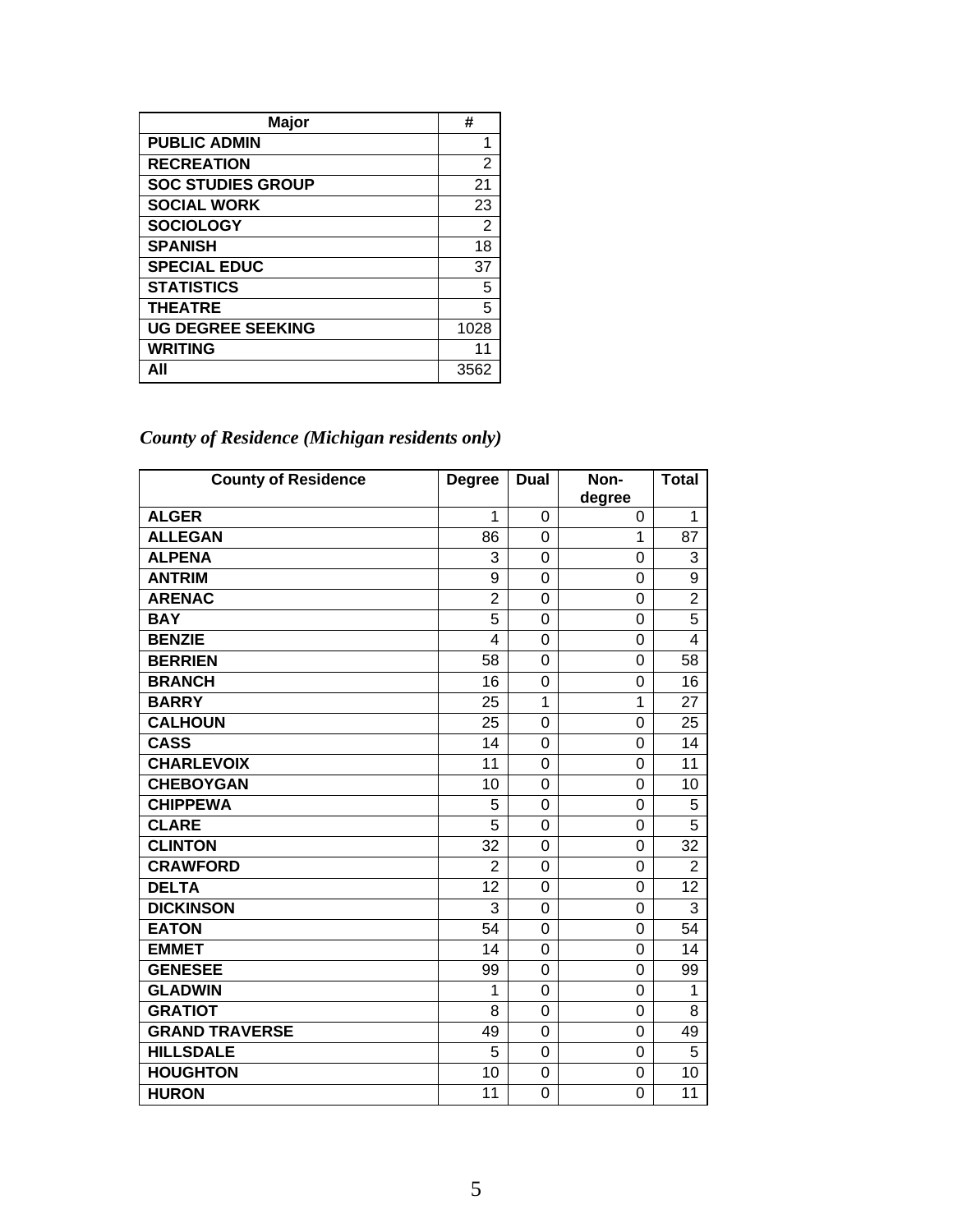| <b>County of Residence</b> | <b>Degree</b>  | <b>Dual</b> | Non-           | <b>Total</b>   |
|----------------------------|----------------|-------------|----------------|----------------|
| <b>INGHAM</b>              | 58             | 0           | degree<br>0    | 58             |
| <b>IONIA</b>               | 34             | 0           | 0              | 34             |
| <b>IOSCO</b>               | 3              | 0           | 0              | 3              |
| <b>ISABELLA</b>            | 12             | 0           | 0              | 12             |
| <b>JACKSON</b>             | 42             | 0           | 0              | 42             |
| <b>KENT</b>                | 547            | 11          | $\overline{2}$ | 560            |
| <b>KALKASKA</b>            | 7              | 0           | 0              | 7              |
| <b>KALAMAZOO</b>           | 69             | $\Omega$    | 0              | 69             |
| <b>LAKE</b>                | $\overline{2}$ | 0           | 0              | $\overline{2}$ |
| <b>LAPEER</b>              | 29             | 0           | 0              | 29             |
| <b>LEELANAU</b>            | 16             | 0           | 0              | 16             |
| <b>LENAWEE</b>             | 30             | 0           | 0              | 30             |
| <b>LIVINGSTON</b>          | 105            | 0           | 0              | 105            |
| <b>MANISTEE</b>            | 15             | 0           | 0              | 15             |
| <b>MARQUETTE</b>           | 6              | $\Omega$    | 0              | 6              |
| <b>MASON</b>               | 14             | 0           | 0              | 14             |
| <b>MACOMB</b>              | 169            | 0           | 0              | 169            |
| <b>MACKINAC</b>            | 12             | 0           | 0              | 12             |
| <b>MECOSTA</b>             | 12             | 0           | 0              | 12             |
| <b>MENOMINEE</b>           | 7              | $\Omega$    | 0              | 7              |
| <b>MIDLAND</b>             | 28             | 0           | 0              | 28             |
| <b>MISSAUKEE</b>           | 6              | 0           | 0              | 6              |
| <b>MONTMORENCY</b>         | 1              | 0           | 0              | 1              |
| <b>MONROE</b>              | 26             | 0           | 0              | 26             |
| <b>MONTCALM</b>            | 17             | 0           | 0              | 17             |
| <b>MUSKEGON</b>            | 82             | 0           | 1              | 83             |
| <b>NEWAYGO</b>             | 28             | 0           | 0              | 28             |
| <b>OAKLAND</b>             | 389            | 0           | 0              | 389            |
| <b>OCEANA</b>              | 10             | 0           | 0              | 10             |
| <b>OSCODA</b>              | 2              | 0           | 0              | 2              |
| <b>OSCEOLA</b>             | 8              | 0           | 0              | 8              |
| <b>OTSEGO</b>              | 15             | 0           | 0              | 15             |
| <b>OTTAWA</b>              | 392            | 44          | 9              | 445            |
| <b>PRESQUE ISLE</b>        | 5              | $\Omega$    | 0              | 5              |
| <b>ROSCOMMON</b>           | 7              | 0           | 0              | 7              |
| <b>SAGINAW</b>             | 32             | 0           | 0              | 32             |
| <b>SANILAC</b>             | 8              | 0           | 0              | 8              |
| <b>SCHOOLCRAFT</b>         | 3              | 0           | 0              | 3              |
| <b>SHIAWASSEE</b>          | 18             | $\Omega$    | 0              | 18             |
| <b>ST CLAIR</b>            | 30             | 0           | 0              | 30             |
| <b>ST JOSEPH</b>           | 18             | 0           | 0              | 18             |
| <b>TUSCOLA</b>             | 10             | 0           | 0              | 10             |
| <b>VANBUREN</b>            | 24             | 0           | 0              | 24             |
| <b>WASHTENAW</b>           | 96             | 0           | 0              | 96             |
| <b>WAYNE</b>               | 282            | 0           | 0              | 282            |
| <b>WEXFORD</b>             | 15             | 0           | 0              | 15             |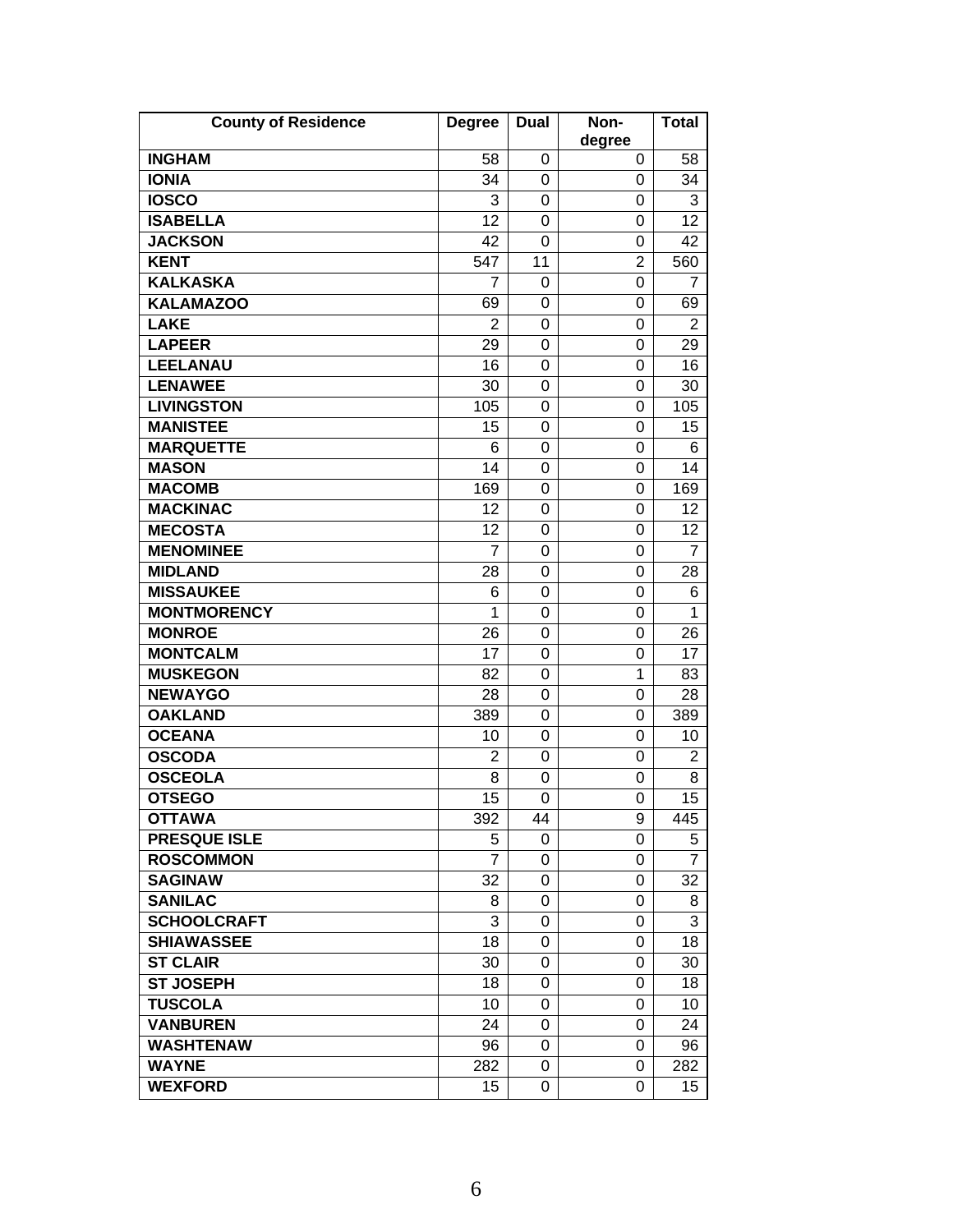## *Other States & Countries*

|                       | <b>Degree</b>  | <b>Dual</b>    | Non-        | <b>Total</b>   |
|-----------------------|----------------|----------------|-------------|----------------|
| <b>ARKANSAS</b>       | 1              | 0              | degree<br>0 | 1              |
| <b>ARIZONA</b>        | $\overline{2}$ | 0              | 0           | $\overline{2}$ |
| <b>CALIFORNIA</b>     | $\overline{2}$ | $\overline{0}$ | 0           | $\overline{2}$ |
| <b>FLORIDA</b>        | $\overline{2}$ | $\mathbf 0$    | 0           | $\overline{2}$ |
| <b>IOWA</b>           | 1              | $\overline{0}$ | 0           | 1              |
| <b>ILLINOIS</b>       | 146            | $\Omega$       | 0           | 146            |
| <b>INDIANA</b>        | 26             | 0              | 0           | 26             |
| <b>KENTUCKY</b>       | 1              | $\overline{0}$ | 0           | 1              |
| <b>MARYLAND</b>       | $\overline{1}$ | $\overline{0}$ | 0           | 1              |
| <b>MINNESOTA</b>      | $\overline{2}$ | $\mathbf 0$    | 0           | $\overline{2}$ |
| <b>NORTH CAROLINA</b> | $\mathbf{1}$   | $\mathbf 0$    | 0           | 1              |
| <b>NEW YORK</b>       | 3              | $\overline{0}$ | 0           | 3              |
| <b>OHIO</b>           | 22             | $\Omega$       | 0           | 22             |
| <b>UTAH</b>           | 1              | $\Omega$       | 0           | 1              |
| <b>VIRGINIA</b>       | 1              | $\Omega$       | 0           | 1              |
| <b>WISCONSIN</b>      | 3              | 0              | 0           | 3              |
|                       |                |                |             |                |
| <b>ALBANIA</b>        | $\mathbf{1}$   | 0              | 0           | $\overline{1}$ |
| <b>CANADA</b>         | 6              | 0              | 0           | 6              |
| <b>ENGLAND</b>        | 1              | 0              | 0           | 1              |
| <b>JAPAN</b>          | 1              | 0              | 0           | 1              |
| <b>KOREA, SOUTH</b>   | 4              | $\overline{0}$ | 0           | $\overline{4}$ |
| <b>KAZAKHSTAN</b>     | $\overline{1}$ | $\mathbf 0$    | 0           | 1              |
| <b>MICRONESIA</b>     | $\mathbf{1}$   | 0              | 0           | 1              |
| <b>MQ</b>             | $\mathbf{1}$   | $\overline{0}$ | 0           | 1              |
| <b>SINGAPORE</b>      | $\overline{1}$ | 0              | 0           | $\overline{1}$ |
| <b>SPAIN</b>          | 1              | 0              | 0           | 1              |
| <b>SERBIA</b>         | 1              | 0              | 0           | 1              |
| <b>THAILAND</b>       | $\mathbf{1}$   | 0              | 0           | 1              |
| <b>TRINIDAD</b>       | $\mathbf{1}$   | 0              | 0           | 1              |
| <b>UZBEKISTAN</b>     | $\mathbf{1}$   | $\mathbf 0$    | 0           | 1              |
| <b>VIETNAM</b>        | $\overline{2}$ | 0              | 0           | $\overline{2}$ |
| <b>ZIMBABWE</b>       | $\overline{1}$ | 0              | 0           | $\overline{1}$ |

# *Where Living*

|            | <b>Degree</b> | <b>Dual</b> | Non-   | Total |
|------------|---------------|-------------|--------|-------|
|            |               |             | dearee |       |
| Off-campus | 716           | 56          | 14     | 786   |
| On-campus  | 2846          |             |        | 2846  |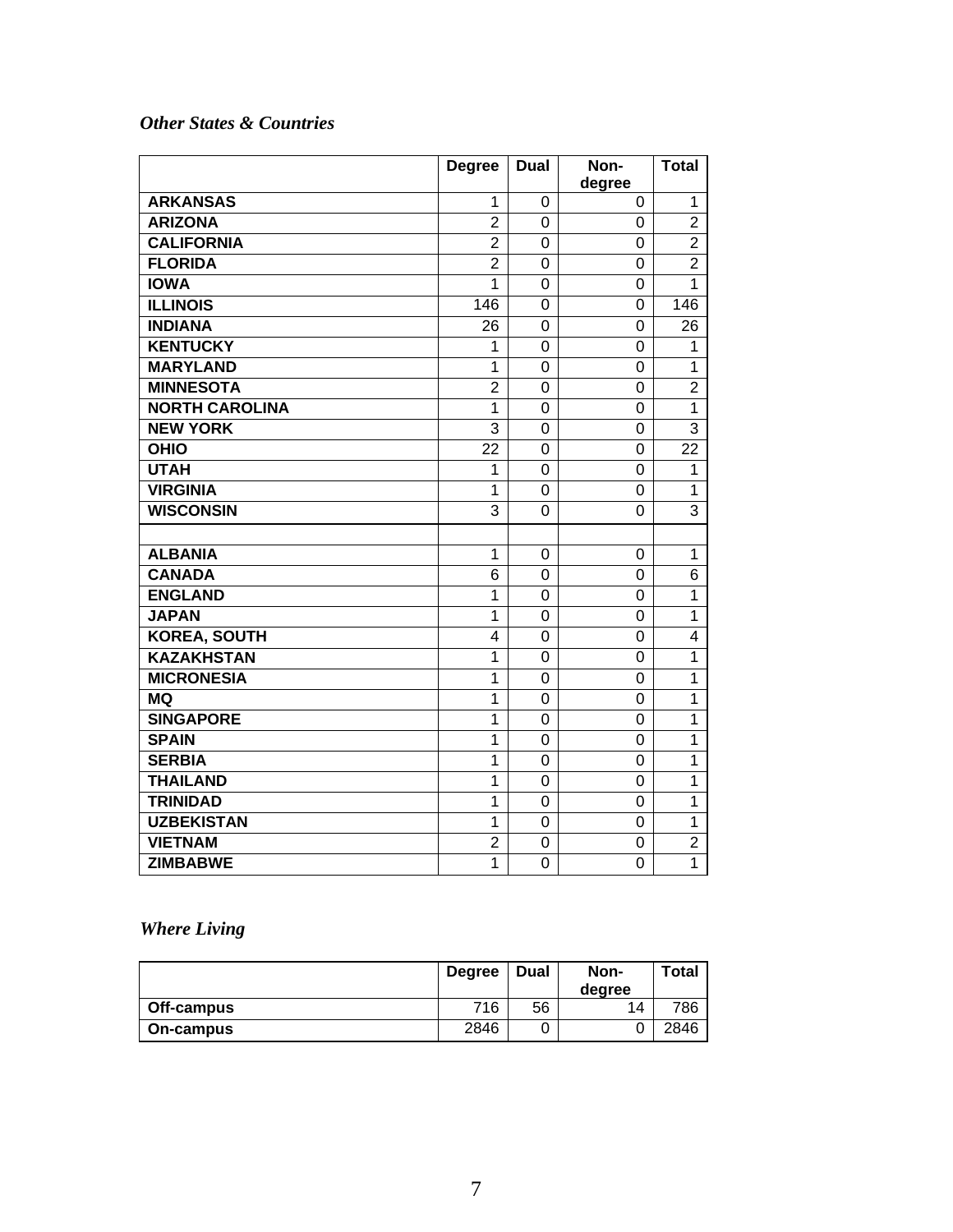#### *ACT Composite Score*

| <b>ACT Composite Score Range</b> | degree |
|----------------------------------|--------|
| $28 - 36$                        | 462    |
| $25 - 27$                        | 906    |
| $22 - 24$                        | 1,279  |
| $18 - 21$                        | 836    |
| $15 - 17$                        | 29     |
| $01 - 14$                        |        |
| not available                    | 49     |
|                                  |        |
| Mean                             | 23.87  |
| Median                           | 23     |
| $75th$ % ile                     | 26     |
| %ile                             | 22     |

#### *History of Mean ACT Scores\**

| entered fall | <b>Degree</b> |
|--------------|---------------|
| 2000         | 23.1          |
| 2001         | 22.9          |
| 2002         | 23.4          |
| 2003         | 23.5          |
| 2004         | 23.8          |
| 2005         | 23.9          |
| 2006         | 23.9          |

\* Please note that a correction has been made to the calculation of ACT score averages beginning with this report. The history above has been adjusted to conform to the new method, but these averages differ from those printed in previous versions of this report.

#### *High School Grade Point Average*

| <b>High School GPA Range</b> | degree |
|------------------------------|--------|
| 3.500-4.000                  | 1,890  |
| 3.000-3.499                  | 1,509  |
| 2.500-2.999                  | 118    |
| 2.000-2.499                  | 9      |
| 1.000-1.999                  |        |
| < 1.000                      |        |
| not available                | 36     |
|                              |        |
| mean                         | 3.53   |
| median                       | 3.53   |
| $75th$ % ile                 | 3.78   |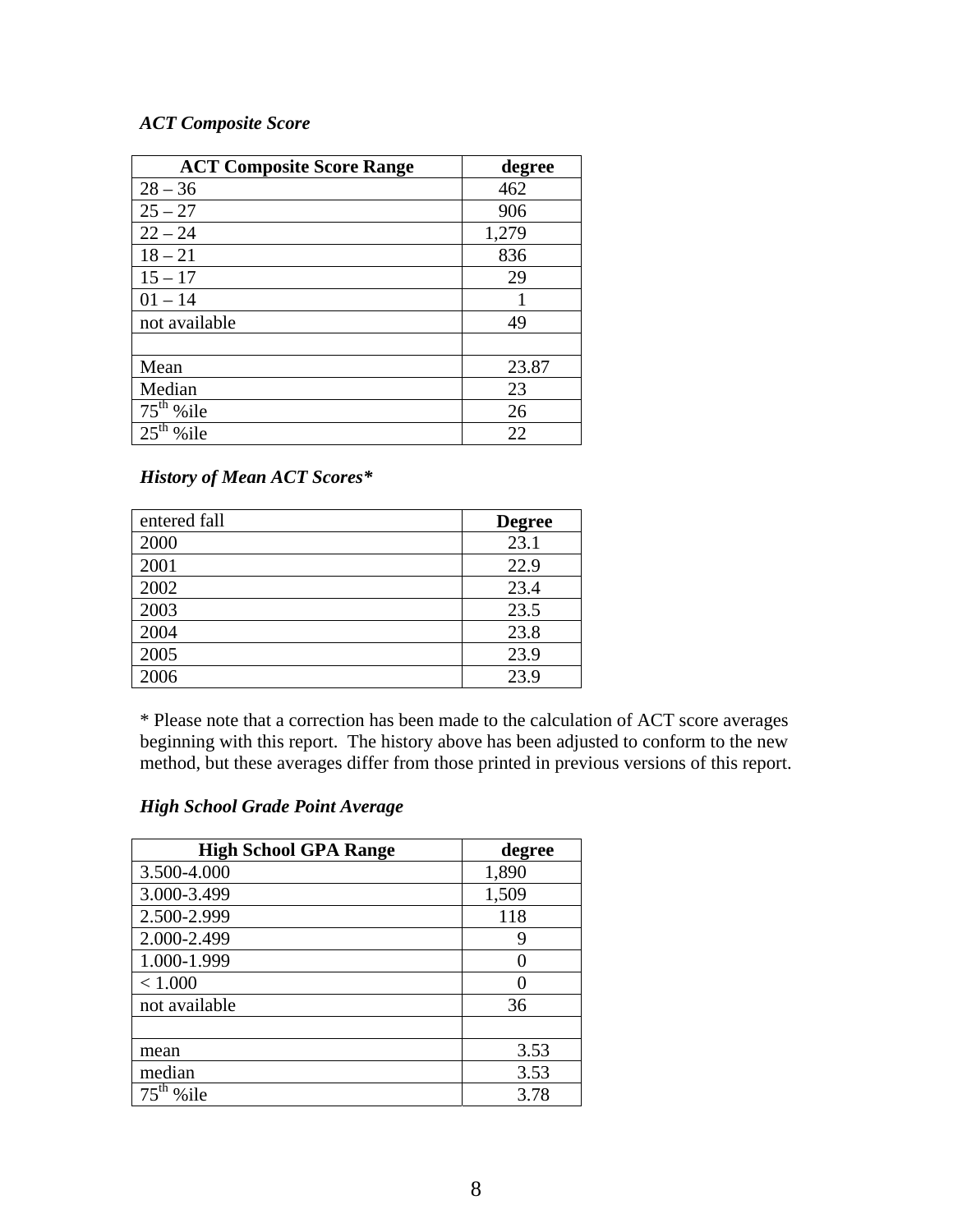| <b>High School GPA Range</b> | degree |
|------------------------------|--------|
|                              |        |